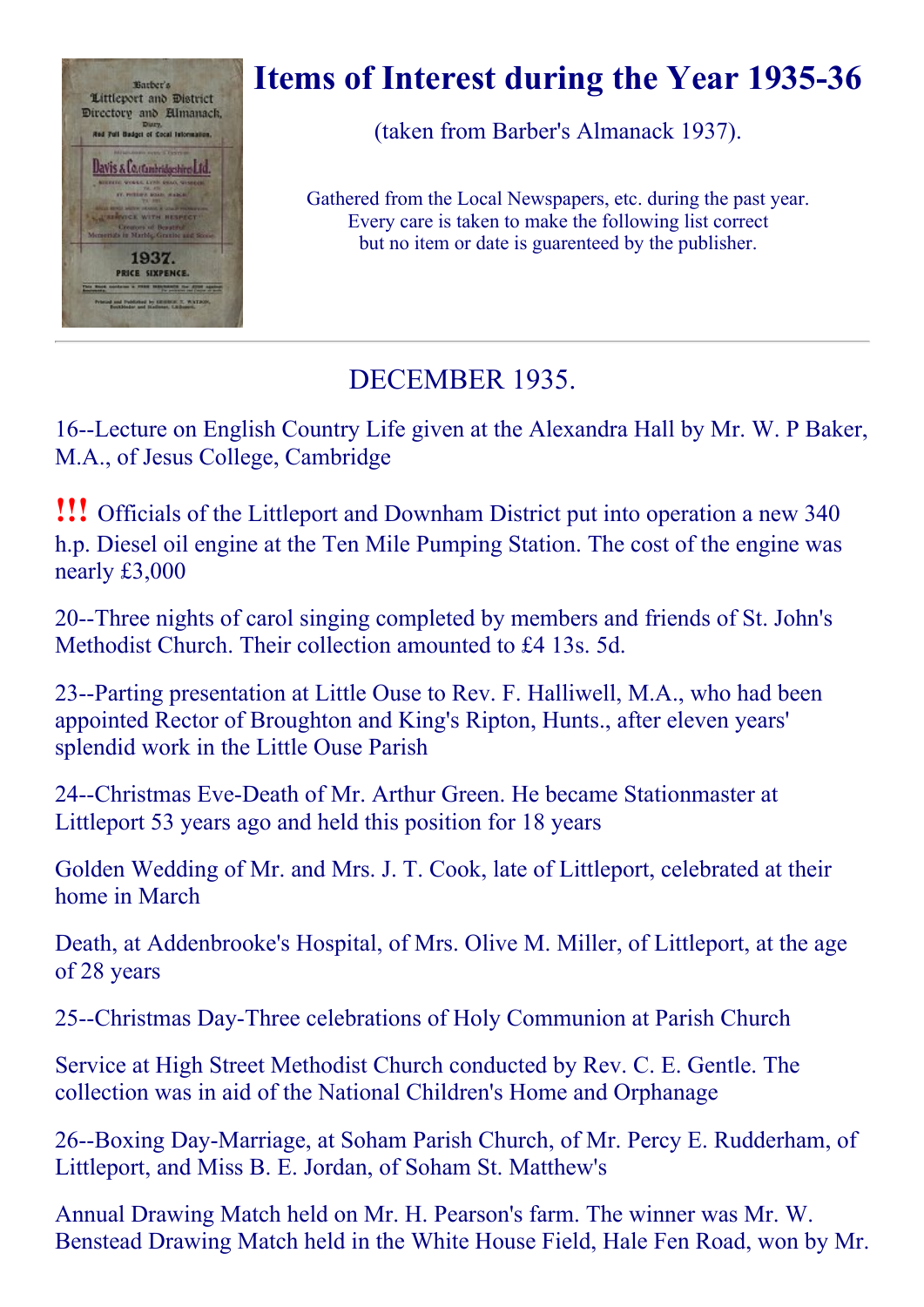E. Hines

31--Mr. Alfred Spinks, of Victoria Street, Littleport, passed the London University Intermediate B.Sc. Examination, for which he sat at London

Mr. Heber G. Martin revealed that the rainfall measured at Highfield House during the year was 21.58 inches. This compared with 17.59 inches in 1934 and 18.26 in 1933

#### JANUARY, 1936.

1--Children of the Salvation Army Sunday School held their annual Christmas Tea and Party

6--Annual Tea and Party of the Mothers' Union. They were entertained by the Vicar, Rev. N. W. Shelton

Presentation made to Mrs. F. K. Brown by the staff attached to Littleport Post Office to mark the occasion of her retirement from the position of Postmistress

9--Mr. C. Baker won finals of both the snooker and billiards competitions at the Constitutional Club

13-Young Methodists of Black Horse Drove entertained by members of the Highfield Mission Room Young People's Meeting Death, at King's Lynn Hospital, of Mrs. Alice Butcher, a former resident of Black Horse Drove. She was 63 years of age

Annual Party in connection with St. Matthew's Sunday School held in Institute Monthly meeting of Women's Institute. A demonstration was given by Mrs. Laws on the making of aspic jelly

**!!!** 14--Meeting of Parish Council. The proposition to provide a public convenience for Littleport was carried by a large majority

Members of Littleport British Legion entertained by Burwell British Legion at billiards, darts and dominoes. Burwell came out easy winners

15--Presentation made to Mrs. Halliwell at St. John's Vicarage, Little Ouse, by members of the local branch of the Mothers' Union, who was presiding over them for the last time

At the annual general meeting of the Wisbech District of the Independent Order of Oddfellows (Manchester Unity), held at Wisbech, Bro. H. Stimpson (permanent Secretary of the local Hereward Lodge) was one of the six delegates appointed to represent the District at the Annual Moveable Conference of the Order to be held in the Isle of Man in June. This was the first time since 1914 that a local Oddfellow had been elected to represent the district at the Conference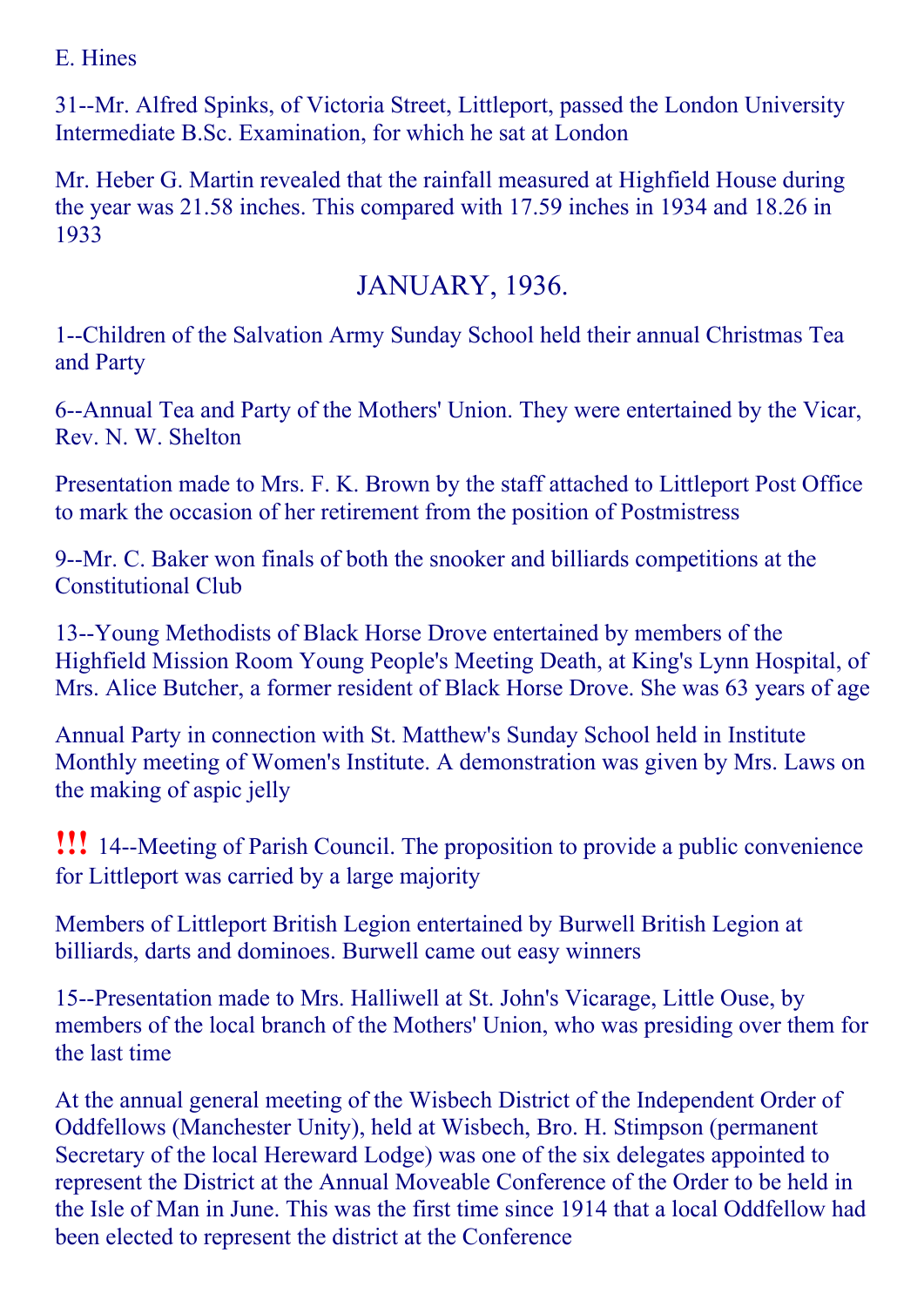#### **!!!** 20--Death of His Majesty King George V.

First of a series of Lectures by Mrs. D. Williams, B.A., history mistress at Ely High School, at Alexandra Girls' Club. The subject of her first talk was "Democratic America."

Mr. G. Holliman, of Cambridge, presided at a special Band Service held in the Salvation Army Hall

22--Accession of King Edward VIII. to the Throne proclaimed

**!!!** 23--Royal Funeral Train passed through Littleport Station

Death of Mr. John Thomas Morton, of "Westlands," Littleport St, Matthew

25--Bandsmen J. Vinall and D. Dent, both of Littleport British Legion Band, secured medals at a contest organised by the East Anglian Brass Band Association and held at King's Lynn

26-Farewell Service preached by Rev . F. Halliwell at St. John's Church, Little Ouse

27--Littleport Salvation Army Band, conducted by Bandmaster F. Padgett, took part in a united band festival at King's Lynn Lecture entitled "The Russian Experiment" given by Mrs. D. Williams, B.A., at the Alexandra Girls' Club

28-Funeral of His late Majesty King George V. A united service of remembrance was held in the Parish Church

29--Annual party of juvenile section of the Hereward Lodge of Oddfellows. It was the largest party ever staged by the Lodge

Annual prizegiving and demonstration of the local Salvation Army Sunday School. Capt. Drurnm presided

31--£17 2s. 7d. collected in Littleport for the Waifs and Strays Society

It was revealed that Rev. Frank B. Horsey had been appointed Curate in charge of St. Jude's Church, Kewstoke, Weston-Super-Mare. Mr. Horsey had held the position of Curate in Littleport since September, 1934

### FEBRUARY, 1936.

2--Memorial Service to His late Majesty King George V. held by the local corps of the Salvation Army. The Service was led by Capt. L. Drumm

3--Monthly Meeting of Mothers' Union. Mrs. Kermode, of Cambridge, gave an address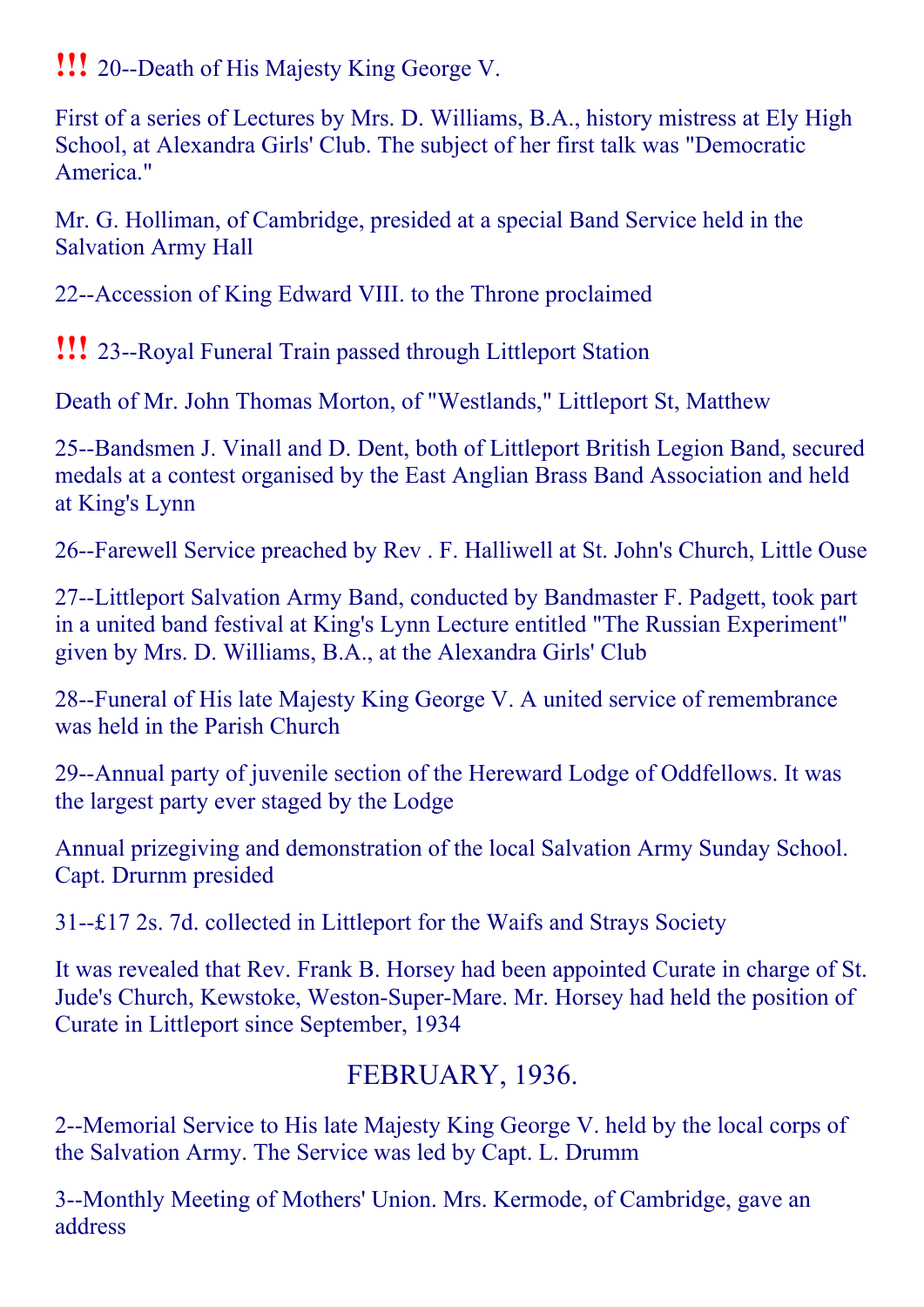5-Fifty-six mothers and sixty children attended Infant Welfare Party Very satisfactory reports presented by the secretary and treasurer at the annual general meeting of the Bowls Club

10--Littleport Women's Institute monthly meeting. Mrs. W. Mc Kelvie, of Ely, gave a talk on "The Paisley Shawl."

12--"Gentleman Jimmy," a black cocker spaniel belonging to Mrs. A. W. Blankley, of Main Street, highly commended in the cocker spaniel puppy class at Cruft's International Dog Show, held at the Royal Agricultural Hall, Islington

14--Mothers of St. Matthew's entertained in the Institute by St. Matthew's fathers

Trumpeter Sheard, of Hanley, visited the local corps of the Salvation Army

**!!!** 15--Mr. Walter Wright, of Hempfield Place, sustained a fractured leg and head injuries when his van was completely wrecked at Coal Harbour crossing, Black Horse Drove, by a passing train. Parts of the van were carried down the line for three-quarters of a mile and Mr. Wright was thrown 16 yards

16--The Lord Bishop of the Diocese (Dr. B. O. F. Heywood) preached Mr. S. S. Adams, a missionary from the Malay States, conducted services at the Gospel Hall

17--Annual Meeting of Littleport Parish Nursing Association. It was revealed that during 1935 Nurse Page had travelled over 6,000 miles in the execution of her duties

Miss Simonsen, of the British Syrian Mission, spoke at the Young People's meeting in the Highfield Mission Room

18--Parish Council Meeting. Another site for the town's proposed public convenience was considered

Mrs. D. Williams, B.A., continued her lectures at the Alexandra Girls' Club. Her subject was "The German Republic."

19--Birthday party of 1st Littleport Company of Girl Guides held in the Highfield Mission room. Captain Miss S. Margaret Martin presented service stars as follow: Eighth year, M. Hines; fourth year, F. Dade, E. Rodwell and S. Gill ; third year, U. Young, M. Youngs and P. Gotobed; second year, P. Bell and F. Bassett ; first year, Margaret Youngs, E. Hobbs, J. Mackender, M. Butcher, B. Bassett, M. Barber, R. Butcher, F. Crabb and J. Pettitt

Annual party of the local Women's Institute

24-Fourth lecture given at Alexandra Girls' Club by Mrs. D. Williams, B.A. Her subject was "Italian Fascism"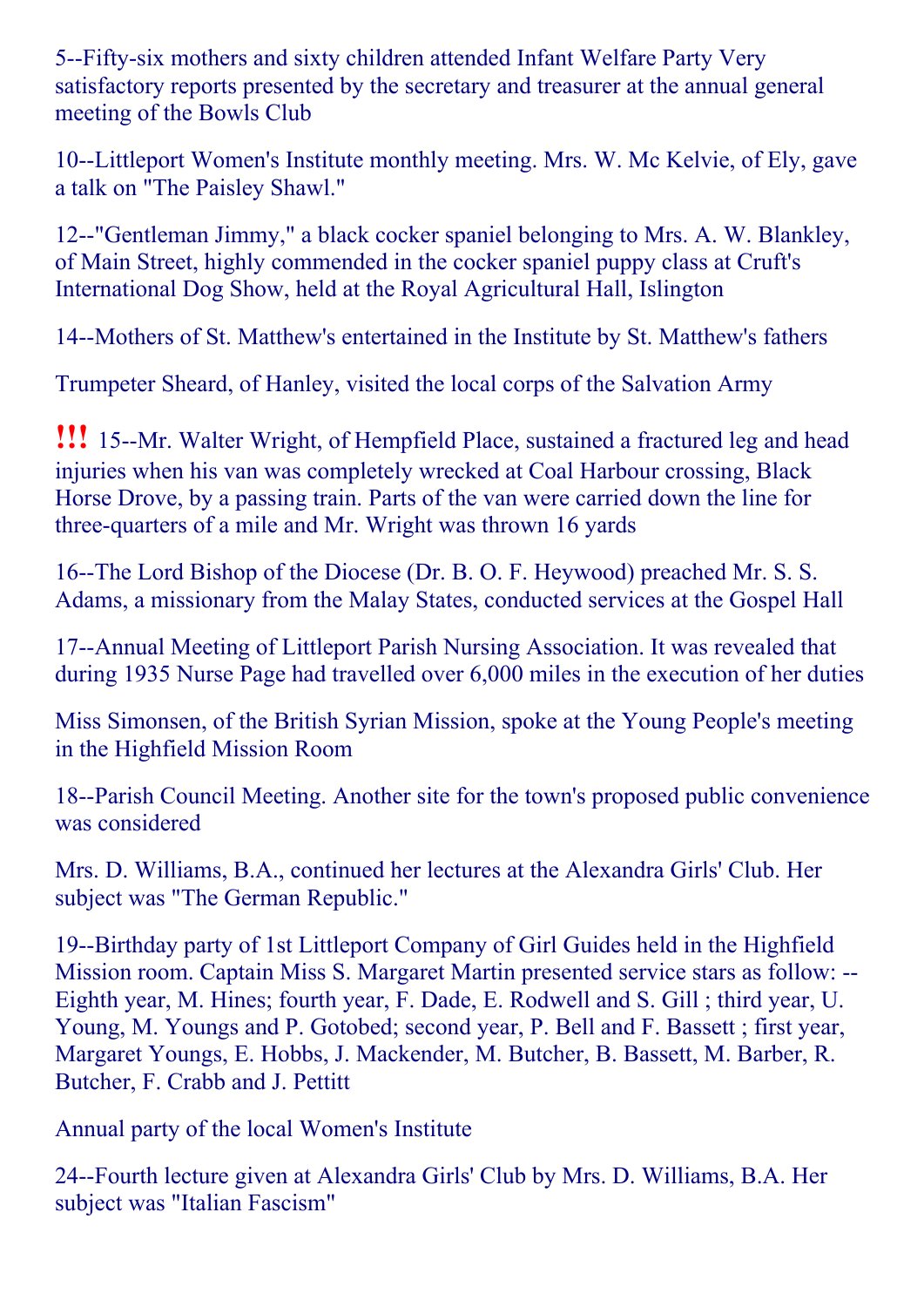!!! Two geese eggs, together weighing <sup>24</sup> 1/2 ozs., laid on Mr. Albert Wright's farm at Hale Fen

28—f9 7s. 6d. collected by Mrs, W. Milne Wilson for the Royal Society for the Prevention of Cruelty to Animals

Billiards at the British Legion Club--A. W. Thompson defeated J. Whiteman in the final of the Greene King Challenge Shield

#### MARCH, 1936.

1--British Legion Band held successful Concert in Constitutional Hall under the direction of Bandmaster Rayner Dent

House-to-house collection, organised by members of the Victoria Street Methodist Church on behalf of the National Children's Home, realised £9 3s. 3d.

Lieut.Col. Bernard Booth, a grandson of General Booth, conducted all services in the Salvation Army Hall

2--Monthly Meeting of Mothers' Union. Mrs. Kermode, of Cambridge, gave the address

3--Death of Mr. Benjamin Arber, of the Mill, Ten Mile Bank. Mr. Arber's grandfather founded the family in Littleport, where they have carried on business as millers for three generations

**!!!** 4--First annual meeting of Littleport Butchers' Cricket Club.

5--Fifth of a series of lectures given by Mrs. D. Williams, B.A., at the Alexandra Girl's Club. Her subject was "Great Britain and Imperialism"

5--A meeting, held at the Vicarage on behalf of Missions to Seamen, realised the sum of  $f4$ 

7--Institution and induction of the Rev. Thomas Walter Coombe, M.A. as Vicar of Little Ouse, at St. John's Church, Little Ouse. The institution was performed by the Lord Bishop of the Diocese (Dr. B. O. F. Heywood), while the Archdeacon of Wisbech (Rev. G. Ward), carried out the induction ceremony.

9--Members' night at monthly meeting of Women's Institute. Mrs. G. Summerlee gave a demonstration of cane work

11--Concluding lecture at the Alexandra Girls' Club by Mrs. D. Williams, B.A. The lecture was entitled "The Scramble for Africa" Captain Leslie Drumm, commanding officer of the local corps of the Salvation Army, promoted to the rank of Adjutant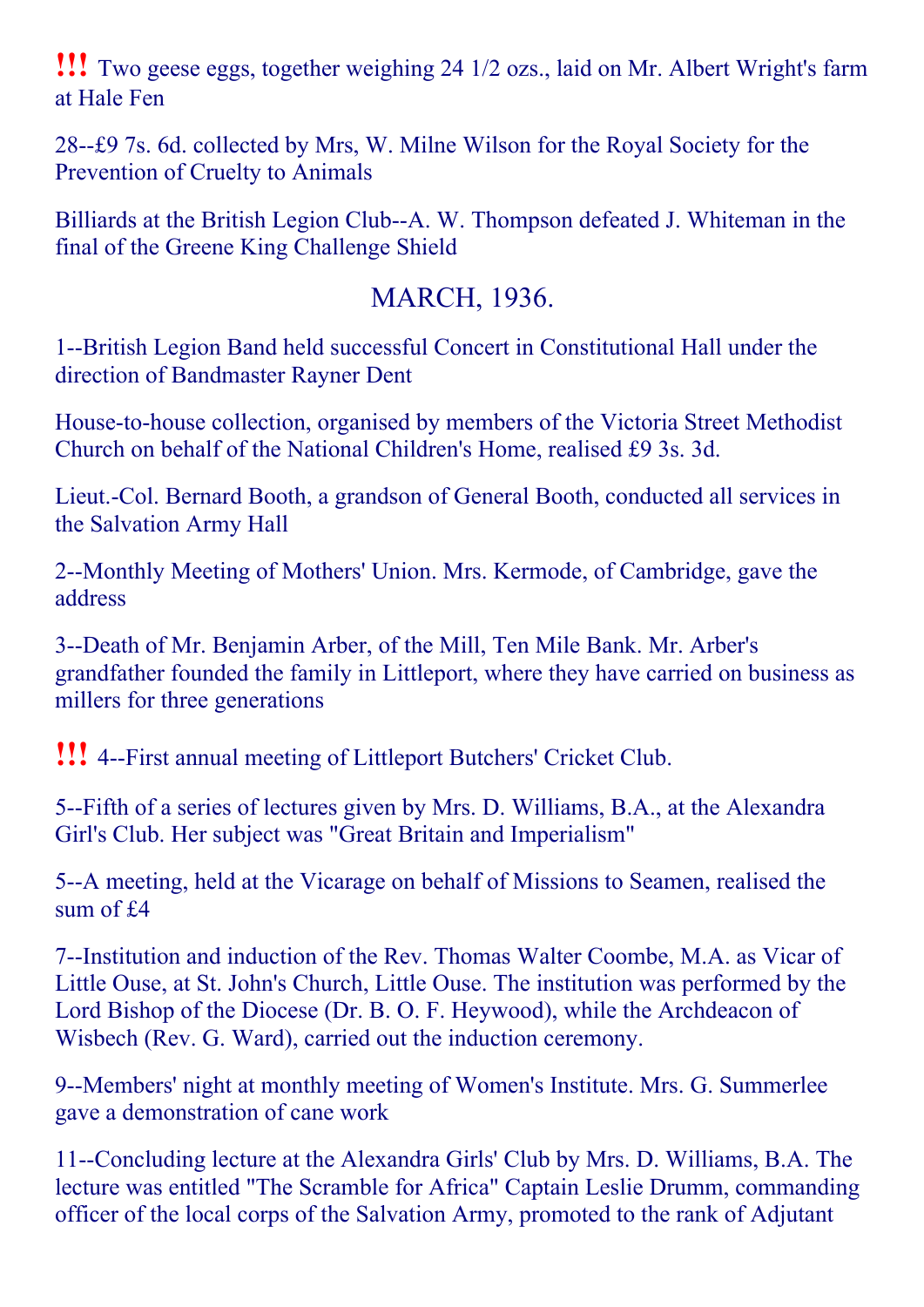13--Presentation made to Mrs. H. Wordsworth Wells at the Alexandra Girls' Club to mark her retirement from the position of Lady Superintendent

14--Over 100 Littleport children given party at the Constitutional Hall by local branch of the British Legion

Annual Self Denial appeal collections of the local Corps of the Salvation Army realised £41

19--Annual general meeting of Littleport "Imps." It was revealed that during the last six years the membership had decreased by half

21--Local branch of the King's Messengers presented missionary play entitled "Yemunya" on behalf of Medical Missions. The proceeds amounted to £2 6s. 6d.

23--Lantern lecture given at Highfield Mission Room by Mr. J. W. Bundock, of the London City Mission

24--Rev. G. H. Ryves, of Ely, was the speaker at the annual home missionary meeting at St. John's Methodist Schoolroom

25--Mr. Tom Newman, world-famous billiards champion, gave an exhibition at Constitutional Club

30--Chatteris Salvation Army Band visited Littleport

#### APRIL, 1936.

3--Eunice Cooper, five-year-old daughter of Mr. R. V. Cooper, of Millfield, Littleport, knocked down by a private car when alighting from a 'bus. She sustained concussion and received injuries to the head and thigh

Mr. and Mrs. G. W. Goodge, now living at Harford House, Glenfield, near Leicester, and until four years ago residing at City Road, Littleport, celebrated their golden wedding

Billiards challenge cup, given by Mr. C. J. Mott, won by W. Missen at the British Legion Club. He defeated G. Butcher

4Final of Greene King Billiards Challenge Shield competition played at the Constitutional Club. It was again won by J. B. Morgan

5--Palm Sunday service held in Parish Church. It was conducted by the Vicar (Rev. N. W. Shelton)

5--Wiggenhall Silver Prize Band gave concert at the Constitutional Hall Last P.S.A. of session held at Victoria Street Methodist Church Farewell sermon given at the Parish Church by Rev. F. B. Horsey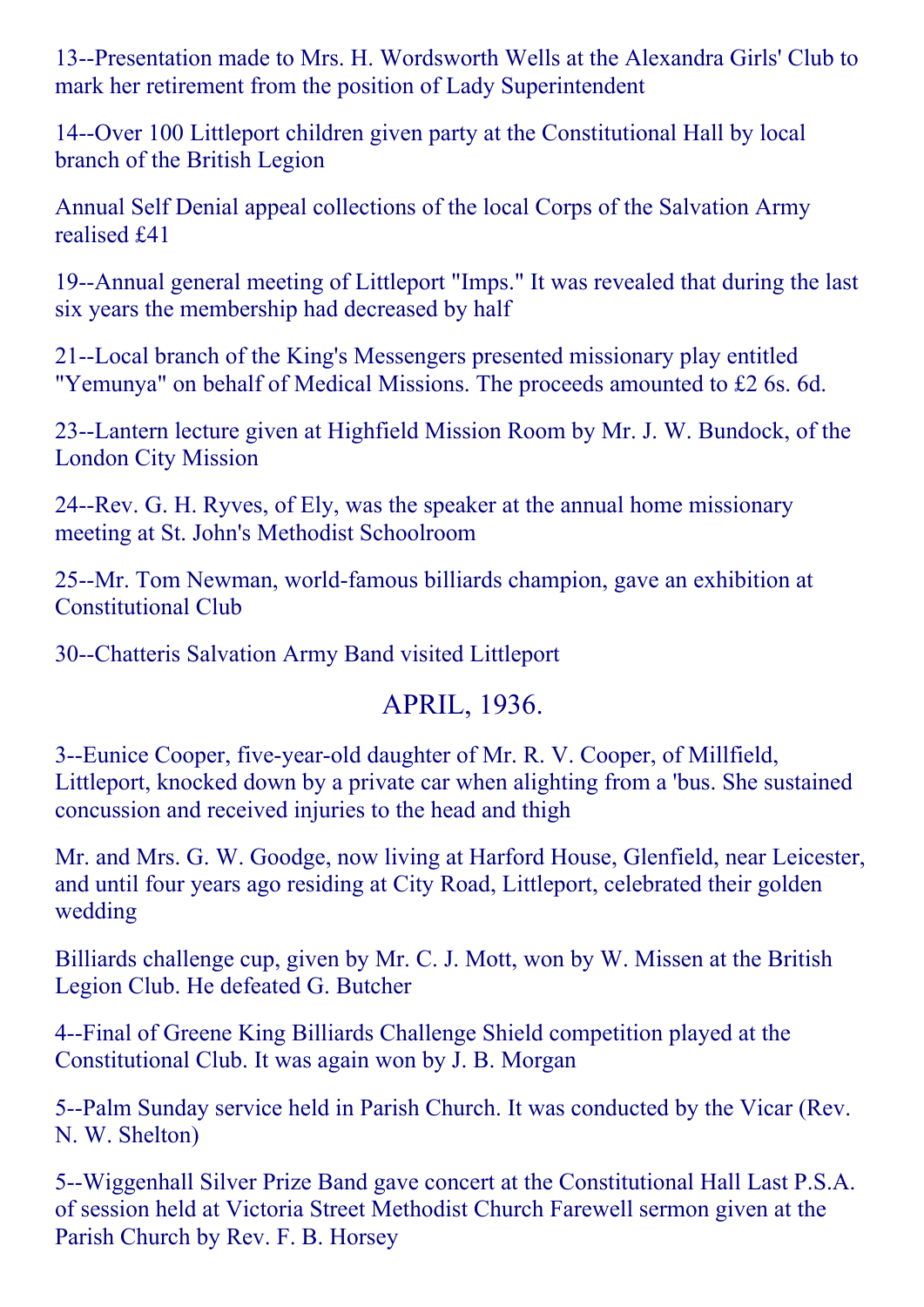6--Miss Conway, of Cambridge, gave an address at monthly meeting of Mothers' Union

Local Oddfellows received visit from the Deputy Provincial Grand Master of the Wisbech District--Bro. Vincent, and Bro. H. Goodge, P.G., of Upwell

10--Good Friday-two hours service at Parish Church conducted by Rev. R. A. Jary

British Legion Band won third prize at the East Anglian Bands' Festival, at Cambridge

Service of Song entitled ''The Stronger Force" held at Victoria Street Methodist Church

11--Marriage, at Little Downham Parish Church, of Mr. H. J. Spalding, of Littleport, and Miss M. Rudderham, of Pymoor

12---Easter Day-Services at all places of worship in Littleport well attended

Death, at Caversham, Reading, Berks., of Mr. James Graham, a former resident of Littleport. Mr. Graham, who was 75 years of age, was head laundry-man at Messrs. Hope Bros. Factory for 24 years. He left Littleport about 27 years ago

15--Annual meeting of Littleport Amalgamated Friendly Societies Charities Committee. It was revealed that the past year had been a record financial success

18--Sudden death of Mr. Cecil Harley Mott, eighteen-year-old son of Mr. and Mrs. Wm. Mott, of Victoria Street

**!!!** 19--Annual Egg Service at Parish Church. About 1,200 eggs were collected for Addenbrooke's Hospital

Adjutant Leslie Drumm (of the local corps of the Salvation Army) led meetings at Parson Drove

20--Monthly meeting of Women's Institute. A demonstration on milk dishes was given by Miss Goodman, and an egg collection for Addenbrooke's Hospital took place

21--Billiards-Final of the "Henry Thompson" Challenge Cup played at the Constitutional Club. A. W. Thompson defeated J. B. Morgan

Funeral, at Hilgay Parish Church, of Mrs. Eliza Burton, of Redmere Terrace

22--Cantata held at St. John's Methodist Church entitled "The King of Glory." The Choir was trained by Mr. W. Goy

23--Death, at Ely, of Mr. James Robert Tann, a former resident of Littleport, at the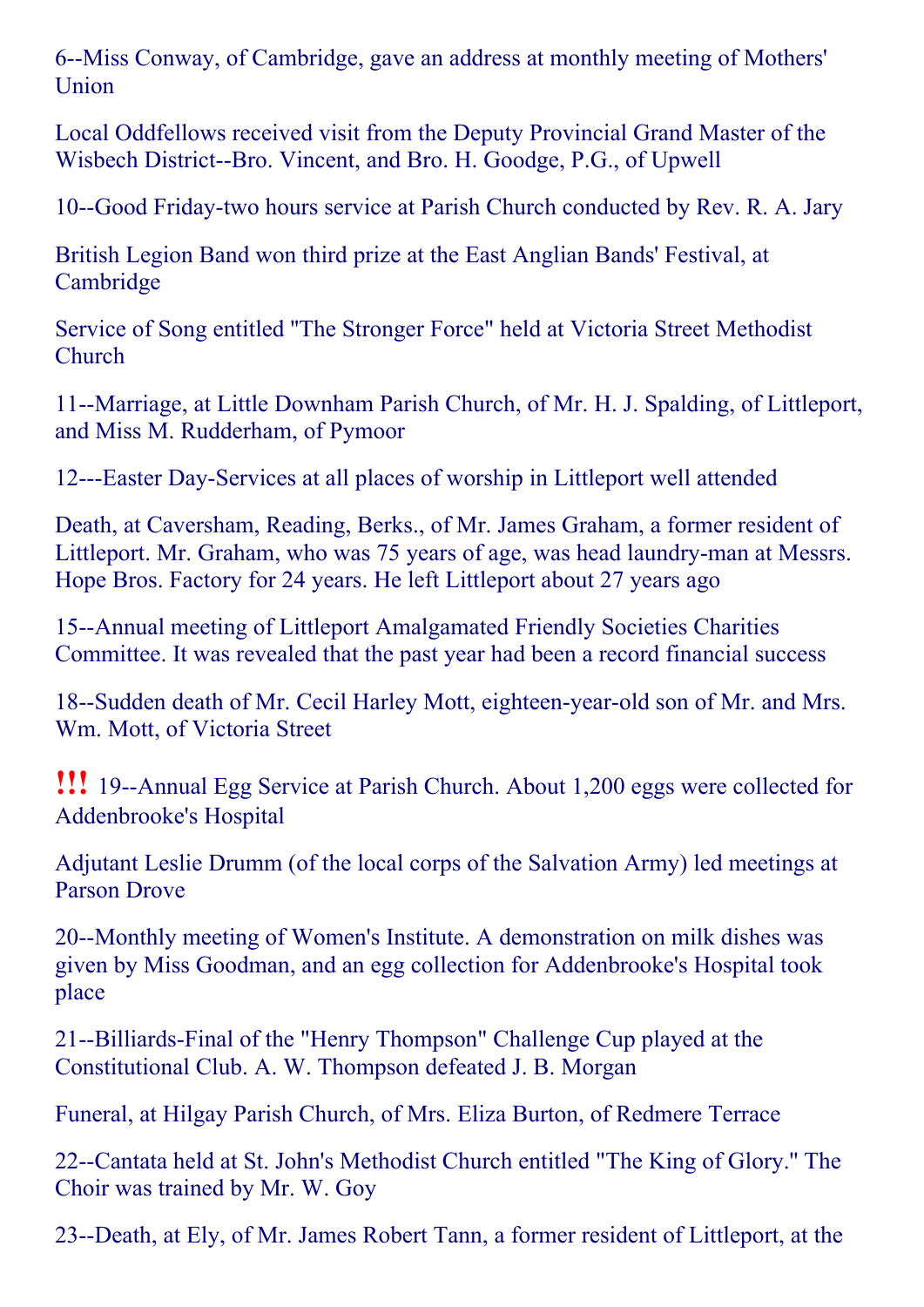age of 74 years

25--Tragic death of James Green, son of Mr. W. F. Green, of Silt Road, Littleport. He was accidentally killed by a farm roll when at work on land farmed by Mr. G. W. L. Fletcher. He was only 18 years of age

Cricket-Littleport won their first match of the season, defeating Soham by 53 runs

26--British Legion Band gave open-air concert on the Brewery Corner

27--Over 100 Methodists at supper given by Mr. Wm. Gotobed, one of Littleport's oldest and strongest Methodists. The supper was connected both with the Church Anniversary and Mr. Gotobed's 77th birthday

30--Leslie Maurice Gipp, four-year-old son of Mr. and Mrs. A. Gipp, of Mildenhall Road, drowned while playing near a dyke on Flanders Farm

Children of Town Infants' School collected £l 6s. for the Isle of Ely Society for the **Blind** 

Funeral, at Kings Lynn, of Mr. James Green

#### MAY, 1936.

1--Death, at the age of 78, of Mr. Matthew Washington, a resident of Witchford and a native of Littleport. He was the son of the late Mr. and Mrs. Wm. Washington

Cricket--Littleport successful against Prickwillow Final of billiards competition for cues and cases at British Legion Club. J. Vinall beat P. Stimpson

4--Mrs. A. J. C. Young, of Little Downham, gave address at monthly meeting of Mothers' Union

7--Cricket-Little Ouse defeated local Butchers

9--Cricket-Littleport defeated Chatteris 2nd XI.

10-Farewell service given by Adjutant and Mrs. Leslie Drumm at the Salvation Army Hall

Death, at Kulbourn, of Mr. R. C.. G. Iron, son of Mr. W. N. Iron, of Camping Close, after 8 years' illness. He had formerly been a naval signalman for 11 years and during the Great War served on H.M.S. "Triumph," which was in action 17 times and finally sunk

11--Monthly meeting of Women's Institute. A demonstration on crepe paper articles was given by Mrs Pollard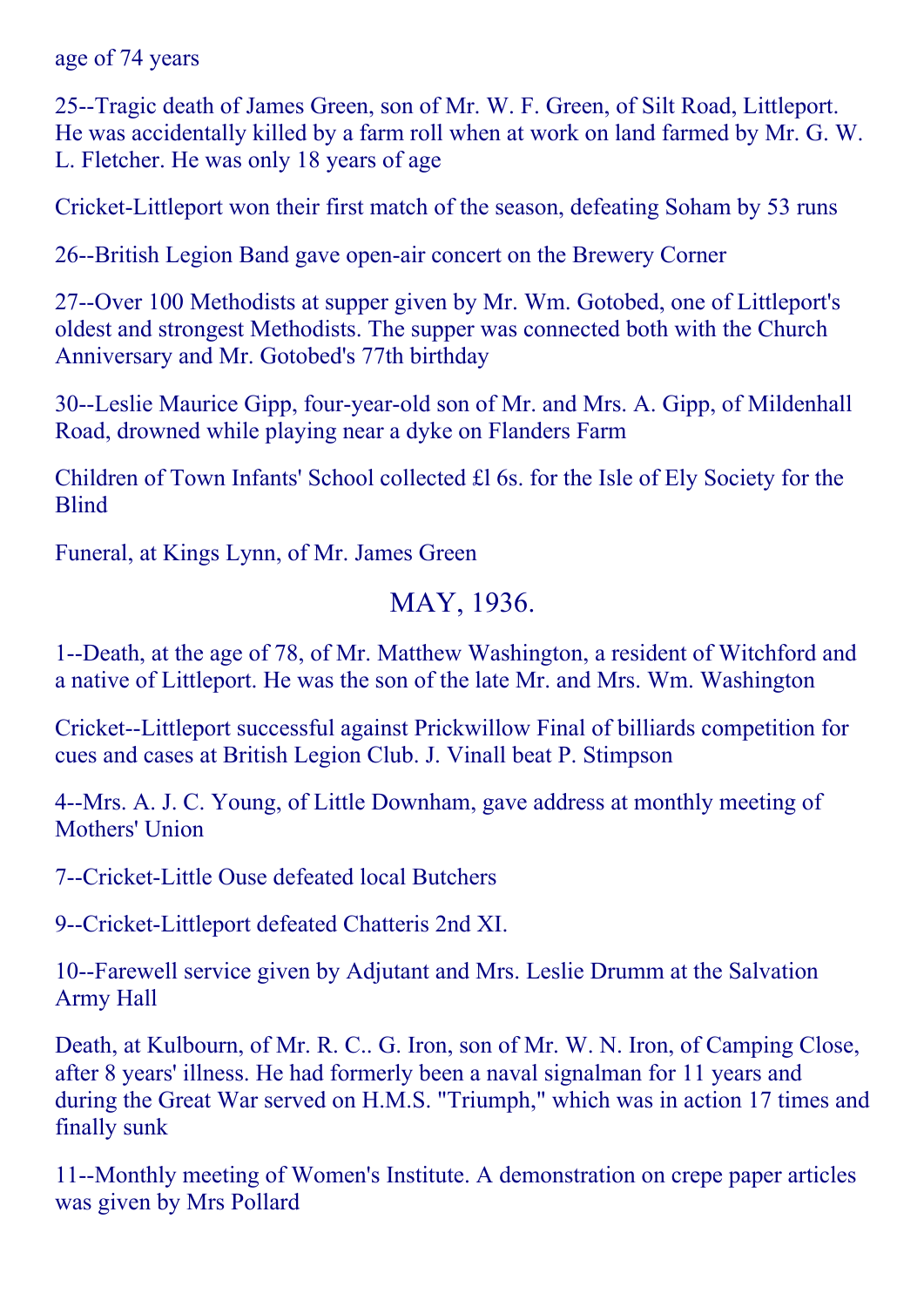13--Cricket-Butchers defeated by Black Horse Drove

14--Departure from Littleport to Lowestoft of Adjutant and Mrs. Drumm, where they will take charge of the Lowestoft South Corps of the Salvation Army

16--Cricket-Littleport defeated Chatteris 2nd XL by 1 run

17--Major Merry and Captain Nightingale welcomed by local Corps of the Salvation Army. They succeeded Adjutant and Mrs. L. Drumm

17--Over 1,000 people attended open-air concert given by the British Legion Band in the grounds of the Transport and General Workers' Union Convalescent Home

18--Cricket-Little Ouse versus Littleport Butchers - Drawn game

20--Cricket-Littleport Butchers dismissed by Common Acre for 5 runs

Bowls--Littleport defeated Southery by 10 woods

21--Presentation by the Staff of Littleport Post Office to Miss M. H. Daniels, where she had been employed. She had received an appointment to Newmarket Post Office

23--Cricket-Ely Excelsiors well beaten by Littleport

26--Bowls-Ely St. Audrey heavily defeated by Littleport

Annual outing of Littleport Women's Institute. A party of 21 members journeyed to London

27--Cricket-Butchers defeated by Black Horse Drove

28-Final of snooker competition, held at Constitutional Club, won by J. B. Morgan, who defeated A. W. Thompson

30--Cricket-Littleport v. March L.N.E.R. Rain stopped play

#### JUNE, 1936.

1--Whit Monday-Bro. H. Stimpson, representing the Hereward Lodge of Oddfellows, Littleport, attended the annual conference of the Manchester Unity of Oddfellows, held at Douglas, Isle of Man

British Legion Band gained third prize in the March Section of a band contest held at Whittlesey

3--Bowls-Littleport won close game at Downham Market by 4 woods

Twelve candidates from Littleport and other parishes confirmed by Bishop Price, of Ely, in the Parish Church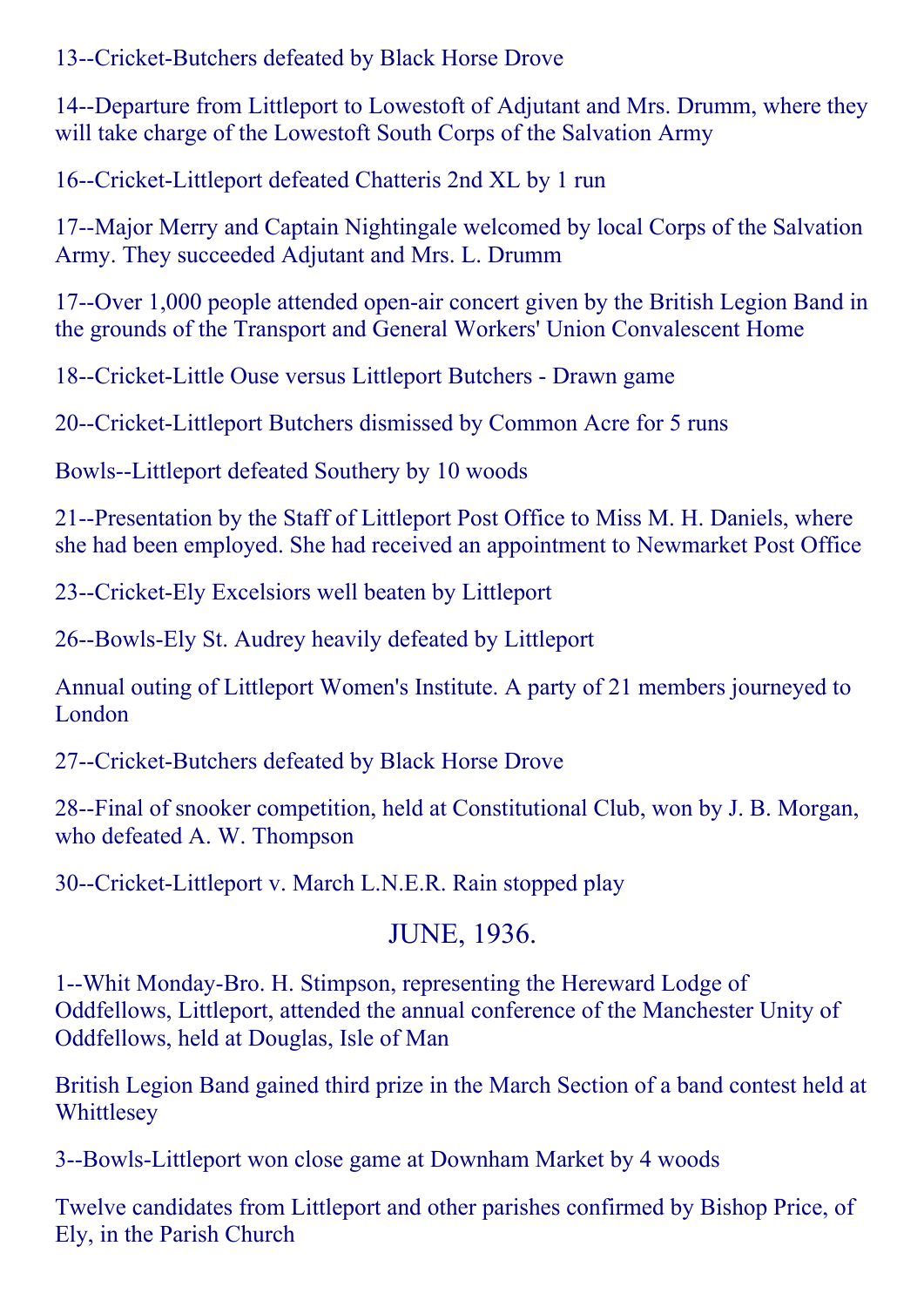6--Cricket-Littleport gained third successive victory over Ely Excelsiors

7--Anniversary celebrations of Victoria Street Methodist Church were the most successful held for many years

8--Presentation made to Rev. F. D'Ynza Brace, Vicar of Littleport S. Matthew, by parishioners, to mark their affection and regard for him on the completion of his 50 years of priesthood

Women's Institute monthly meeting. Mrs. J. Pope gave a report on the Women's Institute Federation Conference held recently in London

Cricket--Local Butchers gained their first victory of the season, defeating Little Downham

10--Bowls-Littleport defeated by Ely St. Audrey

St. Matthew's annual garden fete in aid of Church funds opened by Mrs. T. W. O. Mott, of Little Downham

12--Cricket-Littleport v. Common Acre. Match drawn

15--Jumble Sale at Alexandra Girls' Club yielded £4 13s. 0d.

**!!!** 16--Miss Audrey I. Norman, of Millfield, involved in cycling mishap in Main **Street** 

17--Bowls-Littleport defeated at home by Ely Conservatives

20--Cricket-Easy victory for Littleport against Prickwillow

22--Cricket-Butchers defeated at Witchford

24--Littleport Methodists garden fete opened by Mrs. J. A. de Rothschild

27--Cricket-Littleport suffered their first defeat of season at the hands of Witcham

Bowls--Littleport defeated Histon

**!!!** 29--Monster pike, weighing 15 lbs., taken from the Engine Drain at Little Ouse by Mr. Walter Hills, engineer in charge of the Burnt Fen Pumping Station

#### JULY, 1936.

4--Parish Church Bellringers, with their captain (Mr. J. W. Atkins), visited Great Yarmouth

5--126th Anniversary of St. John's Methodist Sunday School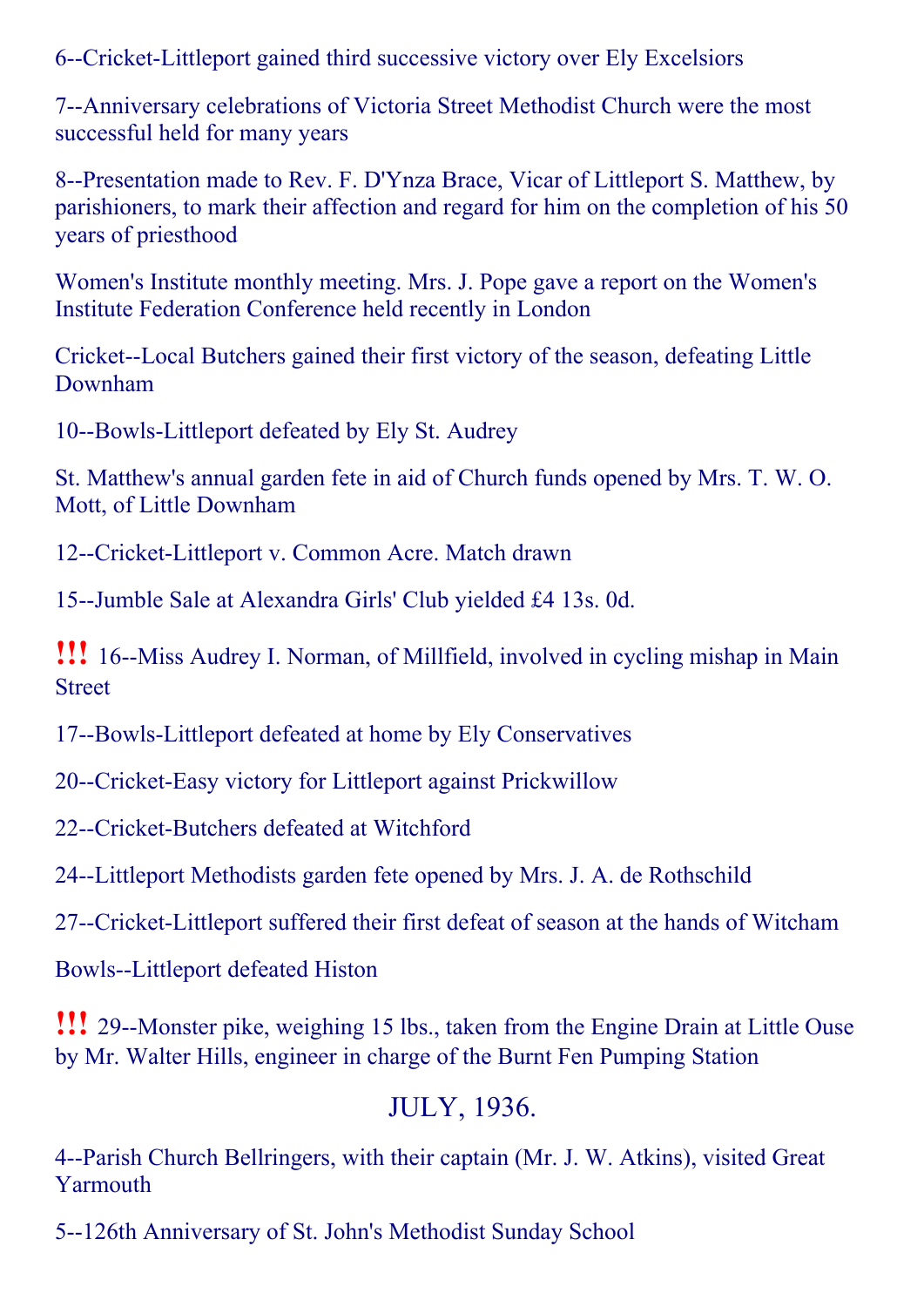6--Cricket-Local Butchers defeated Pymoor and Oxlode

8--130 children and mothers of Littleport Child Welfare Centre spent the day at Sheringham

9--Cricket-Local Butchers defeated by Mildenhall R.A.F.

10--Death, at Parkstone, of Mr. Geo. H. T. King, eldest son of the late Mr. and Mrs. H. M. King, of Victoria Street. He was 49

**!!!** 11--Mr. Arthur James Newman, gate-keeper at Sandhill level crossing, killed when the Hunstanton-King's Cross express train crashed through the crossing gates

12--Well attended flower service held in Parish Church

Members of Littleport British Legion, with the Legion Band, attended Area Legion Rally at Hatfield

**!!!** 14--Erection of mortuary considered at Parish Council meeting

Bowls--Littleport defeated March Town

15--St. Swithin's Day--Outing to Hunstanton of amalgamated Sunday Schools. 800 children and parents left Littleport in pouring rain

18--Cricket-Littleport defeated March L.N.E.R.

19--British Legion Silver Prize Band took part in East Anglian Brass Band Rally, held at Great Yarmouth. Mr. Rayner Dent conducted the massed bands in the opening item of the evening programme

20--Cricket-Littleport Butchers heavily defeated at Broughton

21--Girl Guide Rally held at Highfield

22--Friendly Societies Charities' Committee held annual garden fete in grounds of the Transport and General Workers' Union Convalescent Home. It was opened by Mrs. E. Mortimer Rose

Bowls--Littleport defeated Haddenham

Presentation made to Miss Marjorie Harlock by members of Littleport "Imps" to mark the occasion of her forthcoming marriage

25--53rd annual exhibition of Littleport Horticultural and Foal Show Society

26--Annual Church Parade-The proceeds of the day amounted to £42 7s. 9d.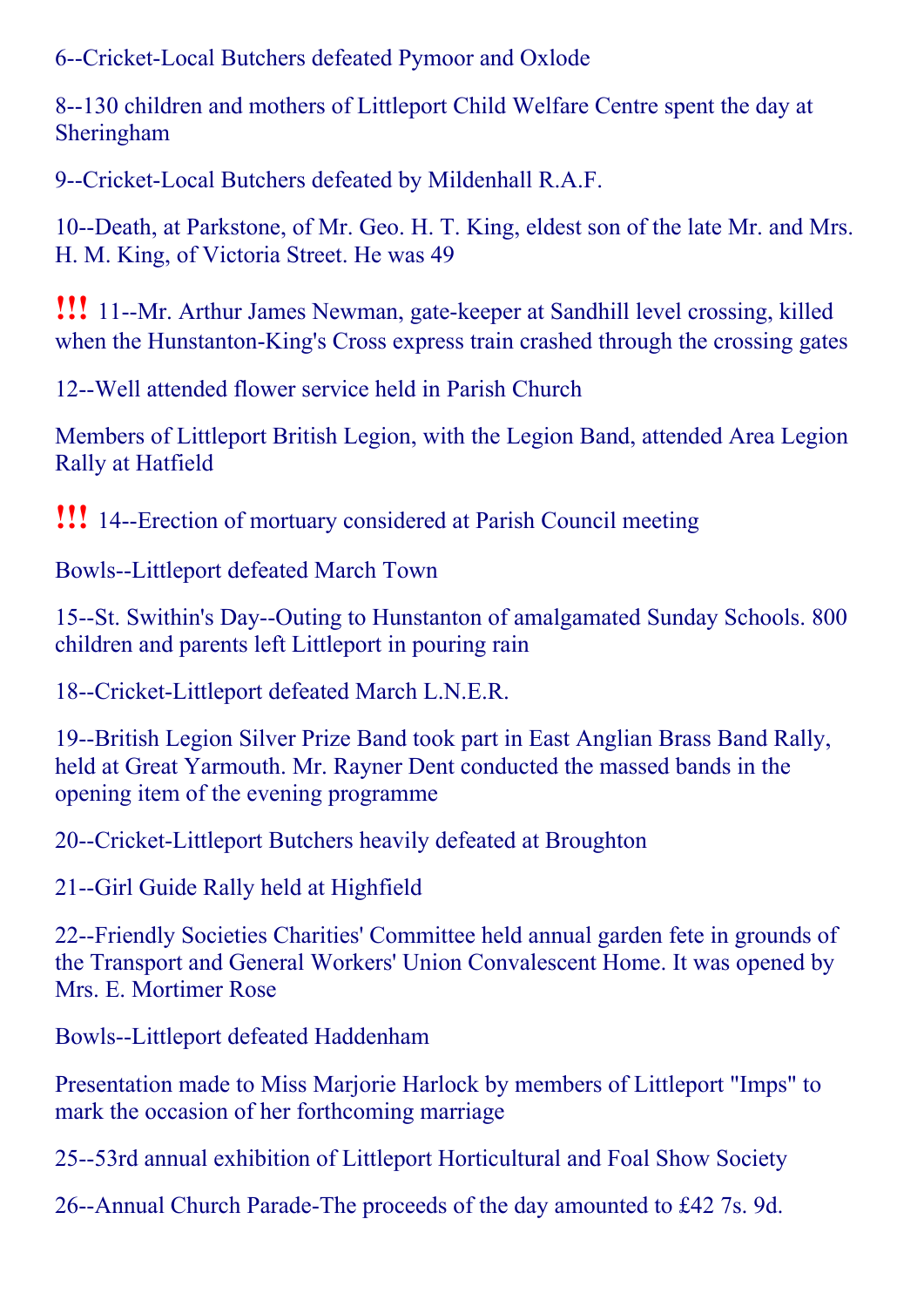27--Cricket-Town defeated Butchers. Scores : Town 83, Butchers 4

28--Swimming Club's Annual Water Sports

31--Presentation by the children and staff of Littleport Town Infants' School to Miss Gladys Willett who had relinquished her post of assistant mistress in view of her forthcoming marriage

### AUGUST, 1936.

1--Geranium Day collection on behalf of the Isle of Ely Fund for the National Institution for the Blind, held in Littleport, realised £13

5--Bowls-Littleport defeated Chatteris

Scholars of Dairy Houses Sunday School spent the day at Hunstanton

It was revealed at a meeting of the Amalgamated Friendly Societies' Charities Committee, that after all expenses of the garden fete and parade had been met, there remained for distribution to charity £49 9s.

9--Induction of Rev. F. Halliwell at King's Ripton Church, Hunts. The Archdeacon of Huntingdon (the Ven. K. D. Knowles), conducted the ceremony

10--Cricket-Town Club again defeated the Butchers

12--Cricket-Local Bakers v. Butchers. The Bakers won

13--Swimming match between Littleport and King's Lynn clubs resulted. in a draw

16--Legion Band held another successful concert in the grounds of the Transport and General Workers' Union Convalescent Home

22--Mr. H. Crabb, of New Road, Littleport, won over  $£450$  in a football penny points pool

23--Rev. N. W. Shelton appealed for funds for the installation of electric lighting and purchase of an electric organ blower at the morning service in the Parish Church

24--Cricket-Littleport Butchers defeated S. Creak's XL by 51 runs

26--Littleport swimmers narrowly defeated by King's Lynn

28--Opening ceremony of the "Cromwell" Lodge of the Royal Antediluvian Order of Buffaloes at the Globe Inn

30--320 anglers took part in angling tournament for the Collinson Challenge Cup, which was fished at Littleport. There was a record number of entries.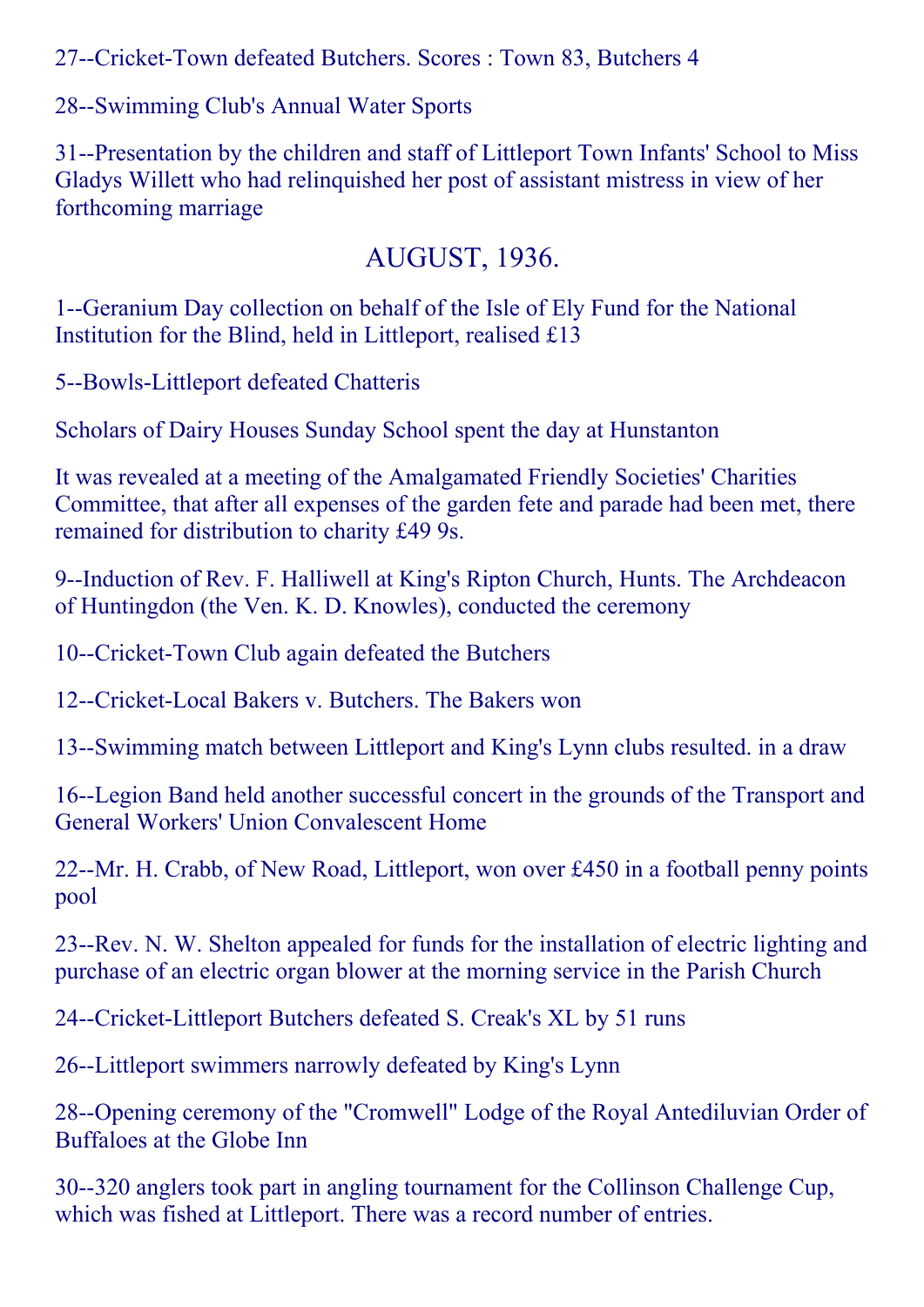Miss D. A. Dade, of Globe Lane, passed the London University Intermediate B.Sc. Examination

### SEPTEMBER, 1936.

1Fourteen members of the 1st Littleport Troop of Boy Scouts left Littleport to spend a week under canvas with District Scout Master C. J. E. S. Fendick in charge

2--Mrs. A. W. Blankley's black cocker spaniel, Gentleman Jimmy, awarded third, reserve and special prizes at Kings Lynn Dog Show

Rev. C. E. Gentle, who had been the local Methodist minister for the past four years left Littleport to take up his new appointment at Louth , Lines.

American tennis tournament, held in connection with the local "Imps," won by N. H. Wilson with J. Sparrow a close runner-up

5--Mr. James Wm. Harrison, son of Mr. and Mrs. Harrison, of Littleport, married at Whittlesey, to Miss L. M. Garner, of Glassmoor

6--Littleport Angling Club's annual match for the Wood-Barrett Cup won by F. Whitwell, of Wisbech

Harvest thanksgiving services at St. John's Methodist Church conducted by Rev. S. **Oakley** 

9--Swimming-Littleport S.C. v. St. Ives. The visitors won by 3 points

13--Services at Parish Church conducted by the Rev. Ralph Shelton (Vicar of Gorethorpe, Yorks.), son of the Vicar of Littleport

Harvest festival services held at Victoria Street Methodist Church

14--Jumble Sale, organised by members of Women's Institute in aid of the Old Age Pensioners annual treat, realised £6 13s. 0d.

17--Old Pool's Farm, Littleport, sold by auction. It was bought by Mr. H. Pearson for £2,000

19--Local "Sunflower Day," organised by Miss A. M. Peake on behalf of the Church of England Waifs and Strays' Society, yielded £11 2s. 6d.

20--Series of special services, conducted by Mr. J. J. Smith, the evangelist, commenced at the Independent Chapel Harvest thanksgiving at Salvation Army Hall

23--Nearly 100 old age pensioners attended the annual party given by the Women's Institute Harvest festival services commenced at Parish Church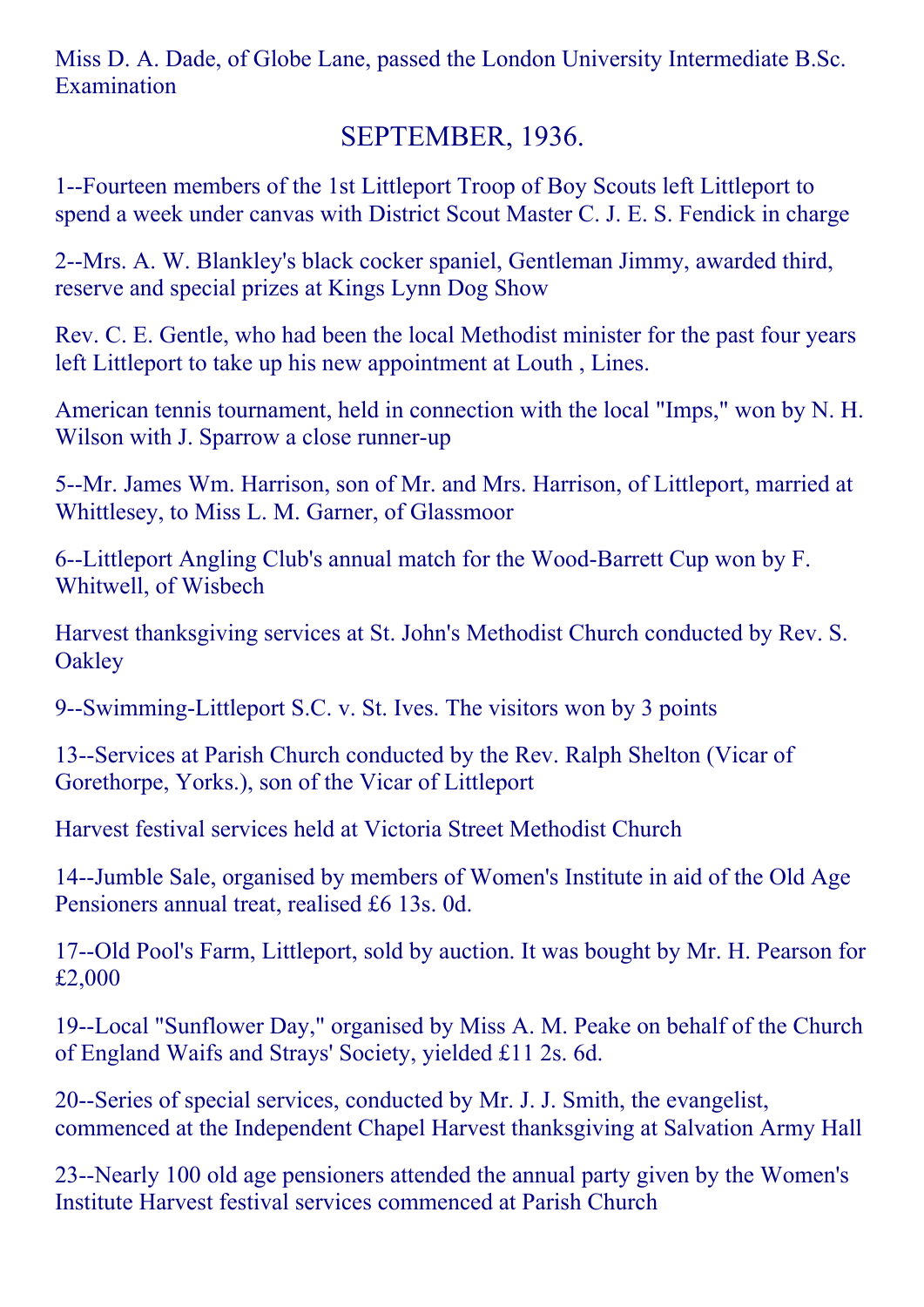#### OCTOBER, 1936.

2First annual dinner of Littleport Butchers Cricket Club. The guests included Rev. F. Halliwell (Rector of Broughton with King's Ripton)

3--Alfred Walter Lythell, 16-year-old son of Mr. Walter Lythell, of Lynn Road, accidentally killed when attempting to stop two bolting horses with a cart attached on Mr. Henry Thompson's farm

Wedding, at Holy Trinity Church, Ely, of Mr. J. Tuck, of Littleport, and Miss E. Creek, of Ely

4--Rev. C. F. T. Willis, new assistant priest of Littleport St. George's, commenced his duties in the Parish

7--Members of Mothers' Union held a Corporate Communion in the Parish Church

**!!!** 7--Motor cycle driven by Mr. Robt. Osier, of Lynn Road, collided with a horse on New River Bank Road. Mr. Osler was unhurt but us pillion passenger, Miss Audrey Gooby, received injuries to her forehead

9--Terence Charles Turner, son of Mr. and Mrs. C. Turner, of Victoria Street, slightly injured when knocked down by a motor van driven by Mr. A. W. Thompson, of Common Acre Death of Mr. Coleman Laws. He was one of the last of the surviving local skating champions

12--Monthly meeting of Women's Institute. A cake-icing demonstration was given by Mrs. Cadnum

14--Anniversary of High Street Methodist Church Women's Bright Hour Society celebrated

20--St. Matthew's Mothers' Union commenced their winter programme with a service in Church taken by the Rev. F. D'Ynza Brace

23--Beauty competition, held in the Cafe Marguerite, won by Miss F. Carpenter, of Station Road. She gained the title of "Miss Littleport."

28--Rally for young men and women arranged by the Littleport Highfield Mission Room Young People's Meeting proved to be one of the most successful yet held

First annual dinner of the newly-formed "Cromwell" Lodge of the R.A.O.B.

31--Mr. H. A. Heygate, of the Teachers' College, Claremont, West Australia, who spent his boyhood in Littleport, spent a pleasant afternoon at the Town Boys' School Miss Molly E. Bishop, of High Street, successful in passing the University of London Teachers' Certificate Examination